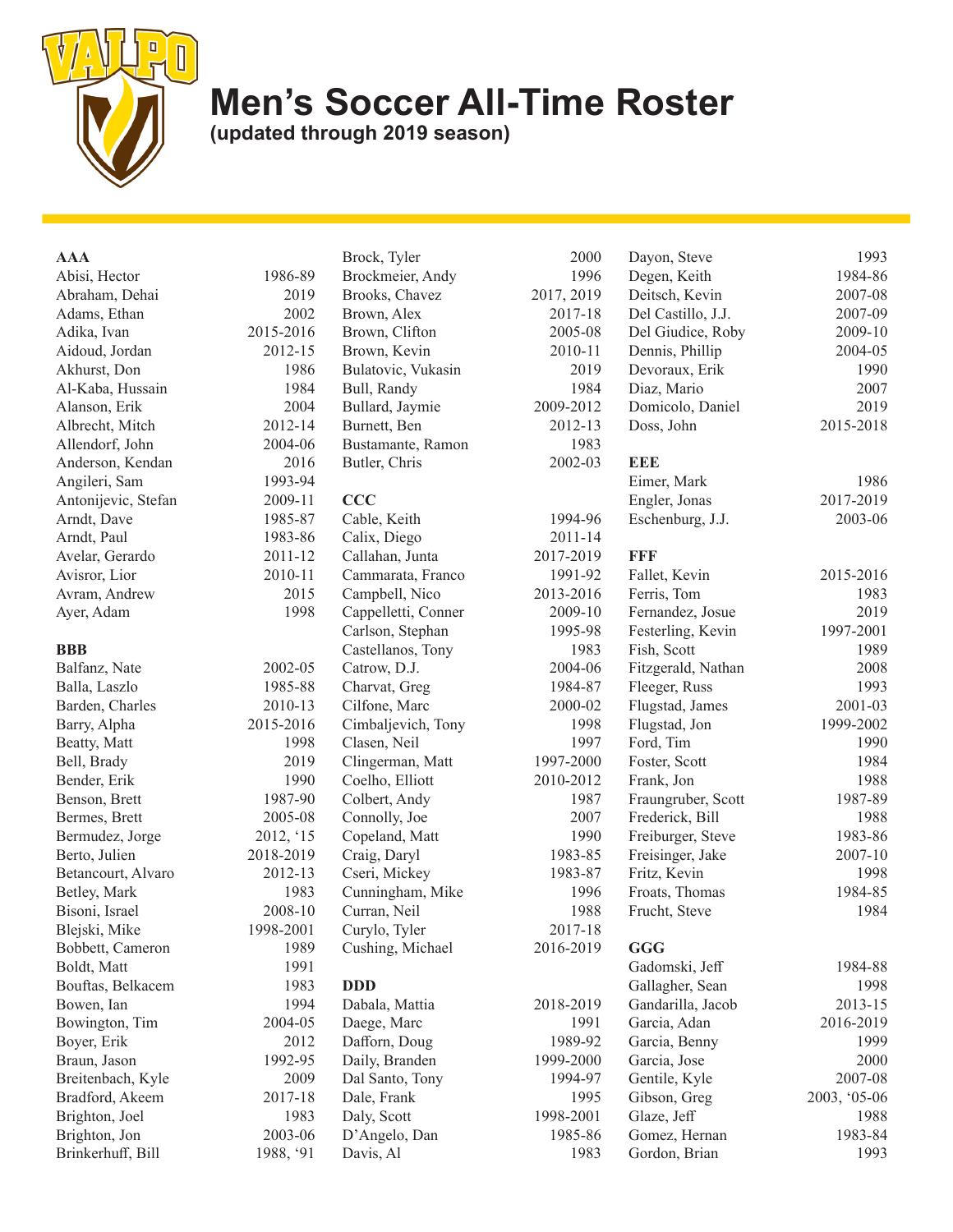

## **Men's Soccer All-Time Roster**

**(updated through 2019 season)**

Graham, Adrian 2013-20 Grasa, Marty 1984-Graves, Paul 1998-Guzman, Yuuki 2005-Gweh, Matthew 2014-20 **HHH** Haas, Mike 1984-Haecker, Paul 19 Hagebusch, Paul 19<br>
Haines, Sam 2009-20 Haines, Sam Hansen, Clint 19 Harder, Chris 1990-Hediger, Kent 1984-Hilvo, Mikko 1994, ' Hirth, Brian 20 Hogue, Jacob 1997-20 Holst, Edvin 20 Horb, Zenon 1987-Howell, Ramone 2014-20 Hoyt, Owen 2001-Hughes, Kevin 1984-Hyde, Nate 2002-**III** Irons, Kevin 19 Iwunze, Yannick 2012-**JJJ** Jaksch, Frank 1987-James, Jordan 2014-20 Jasaitis, Mike 19<br>Jeftich, Danny 2008-Jeftich, Danny Jensen, Eric 1991-Johnson, Brad 20 Jonas, Eric 2006 Jorgensen, Dane 1997-98 Jorgensen, Derek 1998

## **KKK**

Kallstrand, Eric 1989 Kamps, Adam 1995-98 Kanagy, Chris 1989-90 Keck, Jacob 2014-2017 Keepers, Dave 1983 Kettner, Pete 1988-89 Killen, Daniel 2012-13

| Goss, Chris     | 2003-05   | King, Matthew              | 2017-18   |
|-----------------|-----------|----------------------------|-----------|
| Graham, Adrian  | 2013-2016 | Kinser, Paul               | 1988-89   |
| Grasa, Marty    | 1984-88   | Kirleis, Ken               | 1998-2001 |
| Graves, Paul    | 1998-99   | Kirui, Franklin            | 2015-2017 |
| Guzman, Yuuki   | 2005-08   | Kleronomos, Dean           | 1989-92   |
| Gweh, Matthew   | 2014-2016 | Klett, Kevin<br>2013-14    |           |
|                 |           | Kline, Jim                 | 1983      |
| <b>HHH</b>      |           | Kohlmeier, Dave            | 1994-97   |
| Haas, Mike      | 1984-87   | Kopmeyer, Matt             | 1994-97   |
| Haecker, Paul   | 1983      | Korba, Mark                | 2001-04   |
| Hagebusch, Paul | 1990      | Kouadio, Joe               | 2018-2019 |
| Haines, Sam     | 2009-2012 | Kuehne, Jay                | 1990-92   |
| Hansen, Clint   | 1990      | Kyriakapoulos, Vasilios    | 2008      |
| Harder, Chris   | 1990-93   |                            |           |
| Hediger, Kent   | 1984-87   | LLL                        |           |
| Hilvo, Mikko    | 1994, '96 | Lacedra, Lucca             | 2018      |
| Hirth, Brian    | 2002      | Landaverde, Nelson         | 2015-2016 |
| Hogue, Jacob    | 1997-2000 | Lange, Jeff                | 1988-89   |
| Holst, Edvin    | 2019      | Lantz, Paul                | 1984-87   |
| Horb, Zenon     | 1987-89   | Lawrence, Omar             | 2013-2016 |
| Howell, Ramone  | 2014-2017 | Lawson, Tim                | 1986      |
| Hoyt, Owen      | 2001-04   | Leitelt, Paul              | 2005-08   |
| Hughes, Kevin   | 1984-87   | Leon, Guido                | 1999      |
| Hyde, Nate      | 2002-05   | Lewis, Jordan<br>2011-2012 |           |
|                 |           | Lincoln, Nick              | 2009      |
| Ш               |           | Lindenberg, David          | 1988, '90 |
| Irons, Kevin    | 1999      | Lomeli, Andy               | 2019      |
| Iwunze, Yannick | 2012-13   | Lomeli, Oscar              | 2007-08   |
|                 |           | Lucas, Rodolfo             | 2008-09   |
| JJJ             |           | Ludwig, Paul               | 1983      |
| Jaksch, Frank   | 1987-89   | Lynn, Andy                 | 2010-2012 |
| James, Jordan   | 2014-2018 | Lyons, Clayton             | 2008-11   |
| Jasaitis, Mike  | 1994      | Lytle, JP<br>2007-10       |           |
| Jeftich, Danny  | 2008-09   |                            |           |
| Jensen, Eric    | 1991-94   | <b>MMM</b>                 |           |
| Johnson, Brad   | 2004      | Madondo, Ryan              | 2019      |

| Madondo, Ryan       | 2019      |
|---------------------|-----------|
| Madrid, Isaiah      | 2015-2016 |
| Marcey, Mason       | 2018-2019 |
| Marchionna, Michael | 2015-2018 |
| Marshall, Sean      | 2003      |
| Mason, Deven        | 2015-2016 |
| Matteson, Dan       | 1984      |
| May, Phil           | 1985-86   |
| McArtor, Johnny     | 2015      |
| McClung, Greg       | 1993-96   |
| McClure, Rob        | 1990      |
| McCulloch, Bryan    | 1994-98   |
| McGinnis, Sean      | 2004-07   |
|                     |           |

| 017-18     | McIver, Jack        | 2013-14   |
|------------|---------------------|-----------|
| 988-89     | McNulty, Patrick    | 2012-14   |
| 8-2001     | Mejdrich, Shawn     | 1990-92   |
| 5-2017     | Melotte, Ken        | 2002      |
| 989-92     | Mentzingen, Rafael  | 2017-18   |
| 013-14     | Miller, Kevin       | 2009-12   |
| 1983       | Miller, Mickey      | 2001-04   |
| 994-97     | Miras, Nacho        | 2015-2018 |
| 994-97     | Moeller, Kevin      | 1984      |
| $001 - 04$ | Moreno, Danny       | 2018      |
| 8-2019     | Mucek, Randy        | 1994-96   |
| 990-92     | Muhammad, Rashaan   | 1991      |
| 2008       | Myers, Steve        | 1993      |
|            | <b>NNN</b>          |           |
| 2018       | Naden, Dan          | 1989-92   |
| 5-2016     | Naden, Rich         | 1998-2000 |
| 988-89     | Newell, Adam        | 2000-03   |
| 984-87     | Newton, Shawn       | 1988      |
| 3-2016     | Nickles, Paul       | 1986-87   |
| 1986       | Nieto, Eric         | 2011-14   |
| 005-08     | Nobbe, Scott        | 1990      |
| 1999       | Norton, Ethan       | 2019      |
| 1-2012     |                     |           |
| 2009       | 000                 |           |
| 88, '90    | Obial, Jon          | 2007-08   |
| 2019       | Ochoa, Enrique      | 1983      |
| 007-08     | Oleck, Jeff         | 2002-05   |
| 008-09     | Oliveira, Lucas     | 2019      |
| 1983       | Olson, Ben          | 1999-2002 |
| $0 - 2012$ | Ortiz, Adrian       | 2007-10   |
| $008 - 11$ | Ortiz, Jesse        | 2012-13   |
| $007 - 10$ | Osifeso, Babtunji   | 2017      |
|            | Otto, Stephen       | 1987      |
| 2019       | <b>PPP</b>          |           |
| 5-2016     | Pagano, Tyler       | 2005-07   |
| 8-2019     | Paulin, Joel        | 1989-93   |
| 5-2018     | Peacher, Josh       | 2000-03   |
| 2003       | Penn, Brian         | 1994-97   |
| 5-2016     | Pepper, Shea        | 2002      |
| 1984       | Perkins, Ken        | 2007-10   |
| 985-86     | Pesek, Jacob        | 2015-17   |
| 2015       | Peta, Winkie        | 1983      |
| 993-96     | Pintar, Jeff        | 1997      |
| 1990       | Prince, Jim         | 1983-84   |
| 994-98     | Prydilinkov, Mikhal | 1997      |
| 004-07     | Pulinx, Steffen     | 2016      |